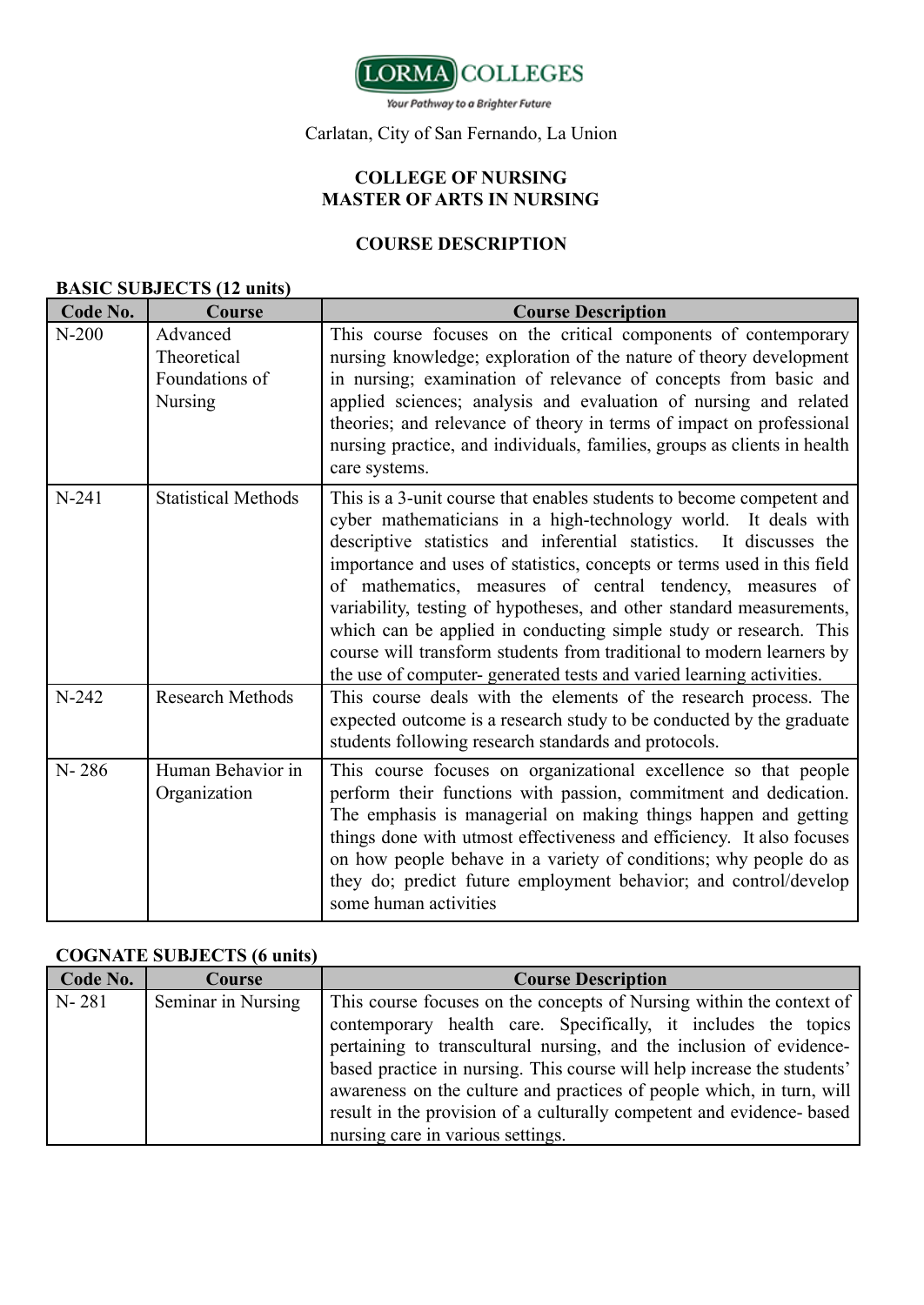| N-285 | Clinical Teaching | This course focuses on delivering comprehensive and detailed             |
|-------|-------------------|--------------------------------------------------------------------------|
|       |                   | information on planning, guiding, and evaluating learning activities.    |
|       |                   | Its focus on clinical teaching is in a wide range of settings including  |
|       |                   | teaching in online environments. Graduate students, preceptors,          |
|       |                   | adjunct faculty members, and clinicians are prepared for their roles as  |
|       |                   | clinical nurse educators. Integrating theory and practical content, this |
|       |                   | course is updated with current information relevant to the future of     |
|       |                   | nursing students, student, and faculty diversity, how to teach clinical  |
|       |                   | reasoning and judgment to nursing students, models of clinical           |
|       |                   | education in different teaching environments,<br>innovative              |
|       |                   | technologies, and clinical evaluation.                                   |

# **MATERNAL- CHILD NURSING (15 UNITS)**

| Code No. | <b>Course</b>                                         | <b>Course Description</b>                                                                                                                                                                                                                                                                                                                                                                                                                                                                                                                                                                                                                                                                                                                                                                                                                                                                                                                                                                                                  |
|----------|-------------------------------------------------------|----------------------------------------------------------------------------------------------------------------------------------------------------------------------------------------------------------------------------------------------------------------------------------------------------------------------------------------------------------------------------------------------------------------------------------------------------------------------------------------------------------------------------------------------------------------------------------------------------------------------------------------------------------------------------------------------------------------------------------------------------------------------------------------------------------------------------------------------------------------------------------------------------------------------------------------------------------------------------------------------------------------------------|
| $N-201$  | Child Development<br>and Adjustment                   | This course deals with the perspective of child study. It includes the<br>physiological and psychosocial aspects of child growth and<br>development from infancy to adolescence. It includes further                                                                                                                                                                                                                                                                                                                                                                                                                                                                                                                                                                                                                                                                                                                                                                                                                       |
|          |                                                       | advanced studies related to child adjustment problems with<br>considerations with nursing care. It also focuses on issues, research<br>findings on child rearing, teaching and nursing care.                                                                                                                                                                                                                                                                                                                                                                                                                                                                                                                                                                                                                                                                                                                                                                                                                               |
| $N-202$  | Seminar in Maternal<br>and Child Health<br>Nursing I  | This course deals with the current perspective in maternal health care.<br>It deals with the concepts of reproduction from pregnancy to birth<br>period. It also includes maternal health programs to address issues<br>and concerns related to maternal care and the ethico-legal aspects of<br>maternity nursing. It also deals with the roles of the nurse to the<br>mother, family, and the community in the promotion, maintenance of<br>health of pregnant women and the prevention of maternal disease.                                                                                                                                                                                                                                                                                                                                                                                                                                                                                                             |
| $N-203$  | Seminar in Maternal<br>and Child Health<br>Nursing II | The course centers with the current perspective in Pediatric Care. It<br>deals with the beliefs and attitudes on Child Health promotion of the<br>study of the family and the caregivers. It emphasizes on the roles of<br>the nurse to the child, family and the community in the promotion,<br>maintenance of health and the prevention of pediatric diseases.                                                                                                                                                                                                                                                                                                                                                                                                                                                                                                                                                                                                                                                           |
| $N-204$  | Field Experience in<br>Maternal Health<br>Nursing     | This course is an 80- hour immersion, which is the practical<br>application of the clinical aspects learned from the theoretical<br>viewpoint on nursing service and nursing education. The Nursing<br>Education Administration Practicum focuses on the roles of nurses as<br>educators. It provides the students a total of 40 hours of opportunity<br>to work as an administrator in teaching or in the academic<br>environment. Students will have the chance to participate in direct<br>teaching or training of learners, in evaluating the curriculum design,<br>and in meeting the accreditation standards, among others.<br>The Nursing Service Administration Practicum, on the other hand,<br>trains students in assuming their role as nurse managers especially in<br>the clinical setting. It provides students with a total of 40 hours of<br>opportunity to be working as administrator and be mentored in<br>nursing management and leadership and in the improvement in the<br>delivery of nursing care. |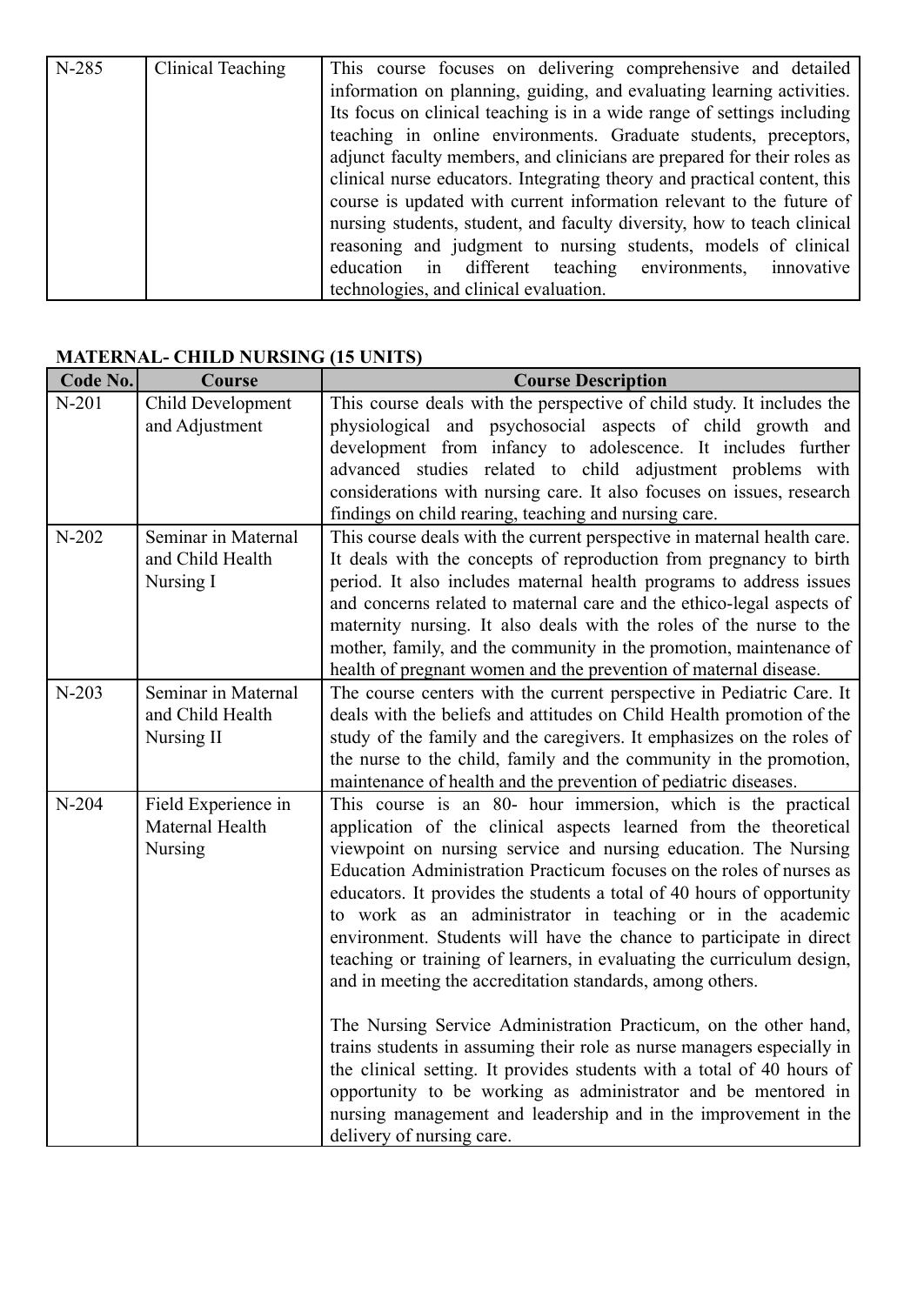| $N-221$ | Family Health | This course deals on the study of the family in health and illness   |
|---------|---------------|----------------------------------------------------------------------|
|         | Nursing       | utilizing multidisciplinary approaches. It includes stages of family |
|         |               | development, the theoretical approaches used in family health        |
|         |               | promotion. The family nursing process is emphasized in the care of   |
|         |               | the whole family. Family case/ care studies are discussed in this    |
|         |               | course.                                                              |

# **MEDICAL- SURGICAL NURSING (15 UNITS)**

| Code No. | Course                                                    | <b>Course Description</b>                                                                                                                                                                                                                                                                                                                                                                                                                                                                                                                                                                 |
|----------|-----------------------------------------------------------|-------------------------------------------------------------------------------------------------------------------------------------------------------------------------------------------------------------------------------------------------------------------------------------------------------------------------------------------------------------------------------------------------------------------------------------------------------------------------------------------------------------------------------------------------------------------------------------------|
| $N-230$  | Advanced<br>Pathophysiology                               | This course focuses on pathological conditions encountered in<br>clinical practice across the life span of clients. Emphasis is placed on<br>the mechanisms of disease, including cell injury, fluid and electrolyte<br>imbalances, acid-base imbalances, and genetic defects that cause<br>aberrations resulting in the inflammation and dysfunction of the<br>immune, endocrine and cardiovascular systems and on the regulatory                                                                                                                                                        |
|          |                                                           | and compensatory mechanisms as they relate to commonly occurring<br>diseases.                                                                                                                                                                                                                                                                                                                                                                                                                                                                                                             |
| $N-231$  | <b>Advanced Medical-</b><br><b>Surgical Nursing I</b>     | This course includes the discussion of concepts, knowledge and<br>principles that apply to the nursing care of individual/group of the<br>middle and the late adulthood with pathophysiological and<br>psychological alterations in varied settings. The student would then<br>be a better care provider to any healthy or ill adults in any health care<br>setting, being equipped with the vast knowledge on the management<br>of middle and late adulthood.                                                                                                                            |
| $N-232$  | <b>Advanced Medical-</b><br><b>Surgical Nursing II</b>    | This course includes the discussion of concepts, knowledge and<br>principles that apply to the nursing care of individual/group of the<br>middle and the late adulthood with pathophysiological and<br>psychological alterations in varied settings. It includes alterations in<br>defense and protection, alteration in cognition, alteration in sensation<br>and motion. The student would then be a better care provider to any<br>healthy or ill individuals in any health care setting, being equipped<br>with the vast knowledge on the management of middle and late<br>adulthood. |
| $N-233$  | <b>Cancer Nursing</b>                                     | This course deals with the concepts, principles, and the process of<br>care of the adult client with cancer, with emphasis on clinical aspects<br>of cancer diagnosis, interventions, and management considering the<br>various levels of care as well as development of care.                                                                                                                                                                                                                                                                                                            |
| N-234    | Nursing in<br>Cardiovascular<br>Conditions                | This course promotes in-depth exploration of significant clinical<br>problems occurring in<br>cardiac/vascular patients. It includes analysis of selected problems of<br>adult with acute and chronic conditions with attention directed on<br>assessment and diagnosis, including physiological mechanism,<br>preventive measures and nursing interventions used in treating<br>patients in a variety of settings.                                                                                                                                                                       |
| $N-235$  | Field Experience in<br>Medical-Surgical<br><b>Nursing</b> | This course is an 80- hour immersion, which is the practical<br>application of the clinical aspects learned from the theoretical<br>viewpoint on nursing service and nursing education. The Nursing<br>Education Administration Practicum focuses on the roles of nurses as<br>educators. It provides the students a total of 40 hours of opportunity<br>to work as an administrator in teaching or in the academic<br>environment. Students will have the chance to participate in direct                                                                                                |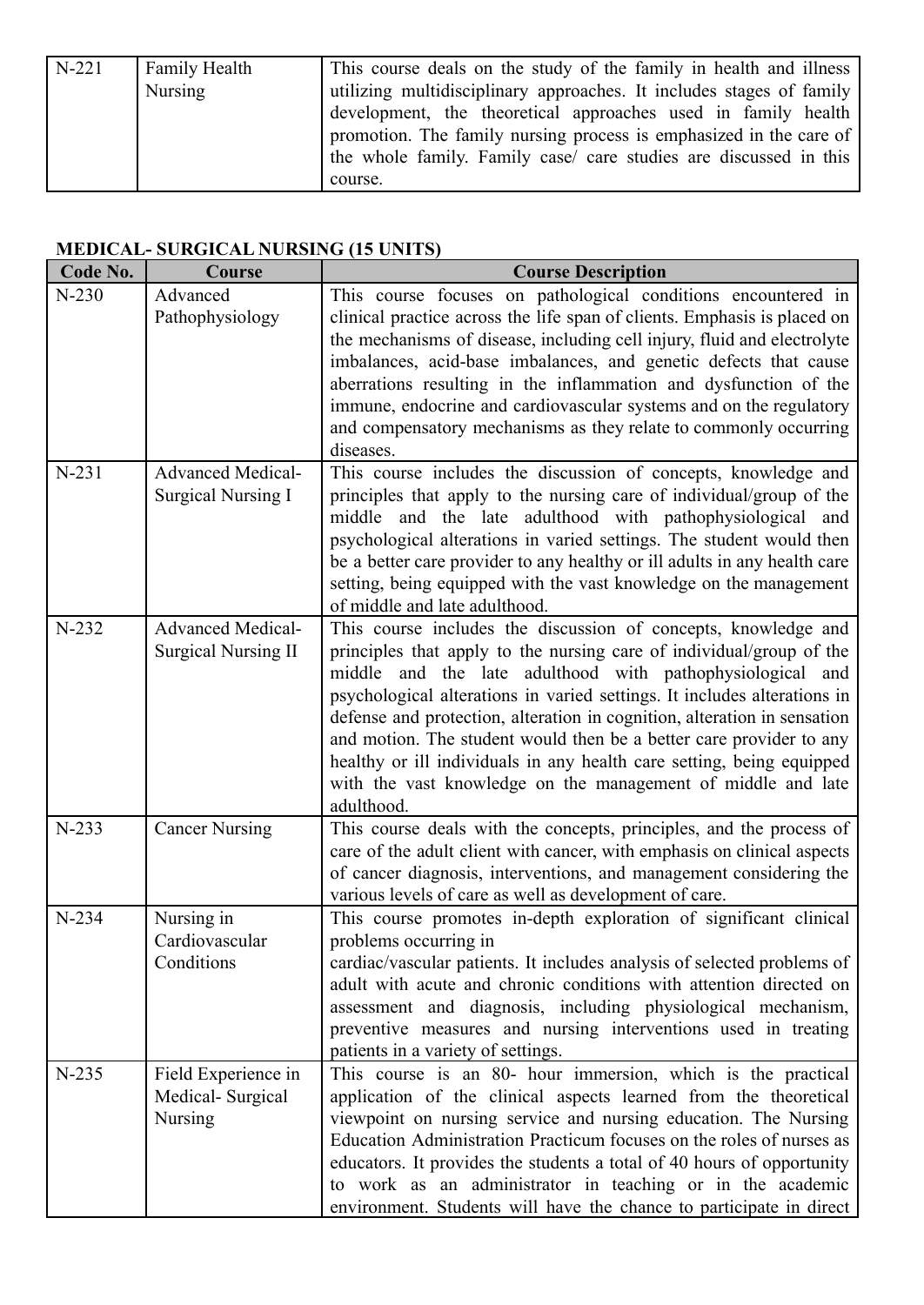| teaching or training of learners, in evaluating the curriculum design,<br>and in meeting the accreditation standards, among others.                                                                                                                                                                                                                                                   |
|---------------------------------------------------------------------------------------------------------------------------------------------------------------------------------------------------------------------------------------------------------------------------------------------------------------------------------------------------------------------------------------|
| The Nursing Service Administration Practicum, on the other hand,<br>trains students in assuming their role as nurse managers especially in<br>the clinical setting. It provides students with a total of 40 hours of<br>opportunity to be working as administrator and be mentored in<br>nursing management and leadership and in the improvement in the<br>delivery of nursing care. |

# **NURSING SERVICE ADMINISTRATION (15 UNITS)**

| Code No. | Course                    | <b>Course Description</b>                                                                                                             |
|----------|---------------------------|---------------------------------------------------------------------------------------------------------------------------------------|
| $N-251$  | Nursing                   | This course will help nurses enhance their knowledge and skills in                                                                    |
|          | Administration I          | nursing administration in rendering care to the clients in any                                                                        |
|          |                           | healthcare institution. This course will enable the nurses to build                                                                   |
|          |                           | capabilities and competencies such as communication skills,                                                                           |
|          |                           | decision-making and critical thinking required for leading the nursing                                                                |
|          |                           | teams in terms of planning, implementation and evaluation of care,                                                                    |
|          |                           | health-education, and follow-up of care. The course will also provide                                                                 |
|          |                           | the student an opportunity to explore the roles of the nurse<br>administrator within today's health care organizations. Students will |
|          |                           | examine organizational structure, management theory, professional                                                                     |
|          |                           | ethics, and policy, legal and ethical and regulatory issues as the                                                                    |
|          |                           | foundation to create a culture of excellence, quality and safety.                                                                     |
|          |                           | Students will examine decision making and the role of the nurse                                                                       |
|          |                           | administrator within the context of political and power structures, the                                                               |
|          |                           | practice, institutional and physical environments of the organization                                                                 |
|          |                           | and external factors                                                                                                                  |
| $N-252$  | Nursing                   | The course focuses on analyzing and critiquing the concepts and                                                                       |
|          | Administration II         | elements in nursing administration, emphasizing on addressing the                                                                     |
|          |                           | challenges affecting the nursing practice and nursing education by                                                                    |
|          |                           | incorporating evidence- based approaches.                                                                                             |
| $N-253$  | <b>Nursing</b>            | This course focuses on the concepts and dimensions in nursing                                                                         |
|          | Administration III        | management. It also includes human resource management,<br>establishment of performance standards, policies and procedures,           |
|          |                           | contracts, management of conflicts, and confrontation in nursing.                                                                     |
| $N-254$  | Financial and Legal       | This course focuses on in-depth study and analysis on nursing budget                                                                  |
|          | <b>Aspects of Nursing</b> | applying the theories and principles on budgeting. It provides the                                                                    |
|          | Administration            | administrator the nursing administrator a practical knowledge in                                                                      |
|          |                           | financial<br>management which involves planning,<br>directing,                                                                        |
|          |                           | monitoring, organizing and controlling the monetary resources of the                                                                  |
|          |                           | organization. It also includes discussions of the legal aspects in the                                                                |
|          |                           | practice of nursing.                                                                                                                  |